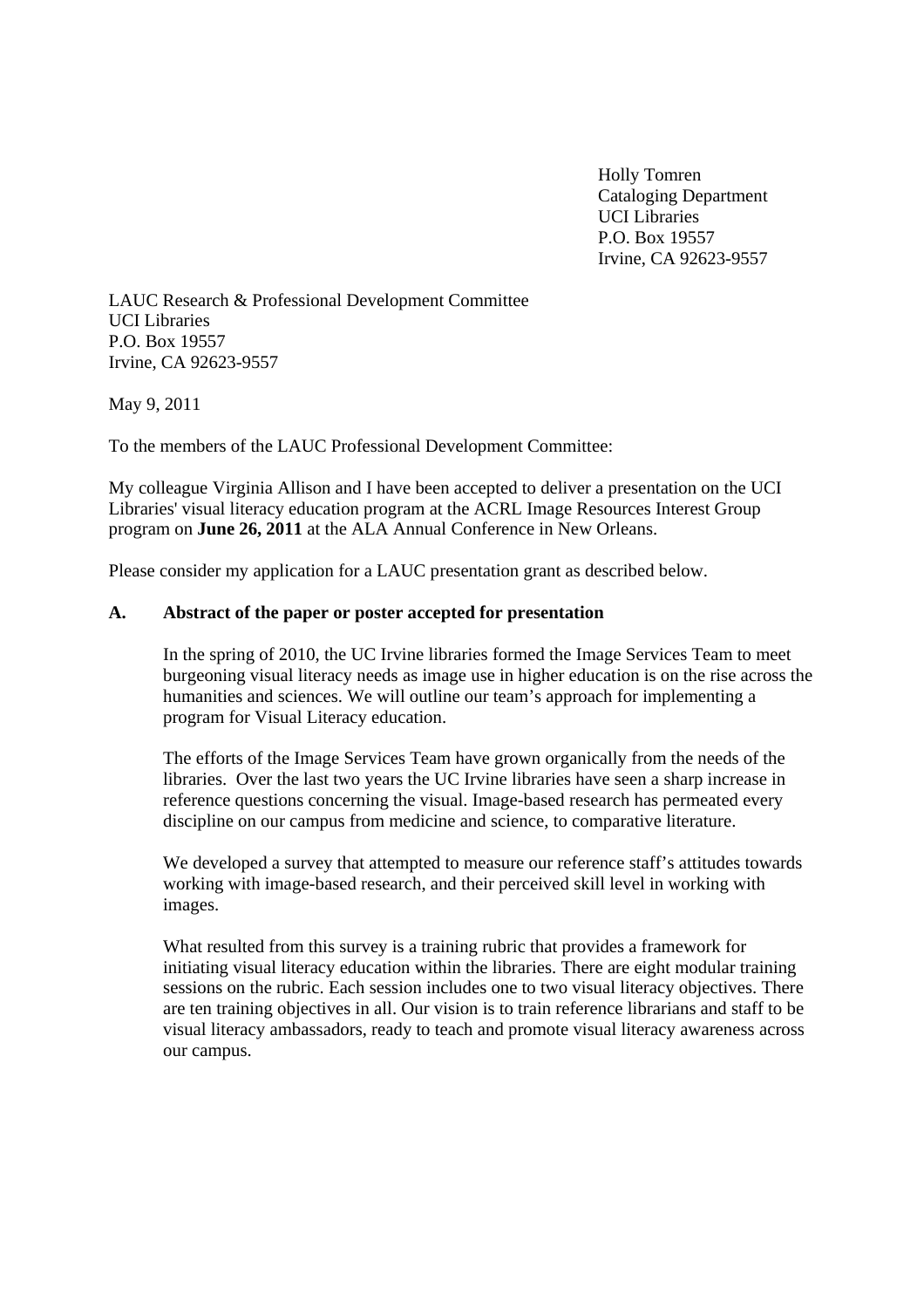For each training module, we are developing a "takeaway" training tool that is embedded in our Visual Literacy Guide. Thus far, we have completed two training sessions, one in the fall quarter of 2010 and another this February, 2011.

Our approach has been to first train our librarians and reference staff in visual literacy, and them empower them to become ambassadors of visual literacy to our end-users. We recognize that visual literacy education encompasses all academic disciplines and does not lie solely within the purview of visual arts librarians, and that therefore our whole staff needs visual literacy training in order to effectively bring visual literacy education to our students.

This winter ACRL's Image Resources Interest Group (IRIG) released a draft document titled: *Visual Literacy Competency Standards for Higher Education*. In comparing our objectives with the standards on this document the Image Services Team was excited to see that our rubric mirrors all seven of these standards.

However, the ACRL/IRIG document goes beyond listing core standards by providing detailed measurable objectives for each standard. This is a missing element in our rubric and will prove to be very valuable when creating evaluations for future sessions.

We would like to demonstrate how we are merging our rubric with the standards document to create evaluations that provide more tangible data. Thanks to the ACRL Standards we can more effectively evaluate and improve our efforts, and enhance our objectives so that we can have a better framework for developing our training sessions.

## **B. Name and Sponsoring organization(s) of the conference**

 American Library Association Annual Conference Program sponsored by the ACRL Image Resources Interest Group June 23-28, 2011 New Orleans

## **C. Description(s) of any funds requested from other sources**

Budget:

| Airfare          | \$483.40  |
|------------------|-----------|
| Hotel (5 nights) | \$954.85  |
| Meals            | \$256.00  |
| Total            | \$1694.25 |

 Funding requested from UCI Librarian Professional Development Fund: \$648.15 Remainder: \$1046.10

**Funding requested from LAUC presentation grant: \$500.00**